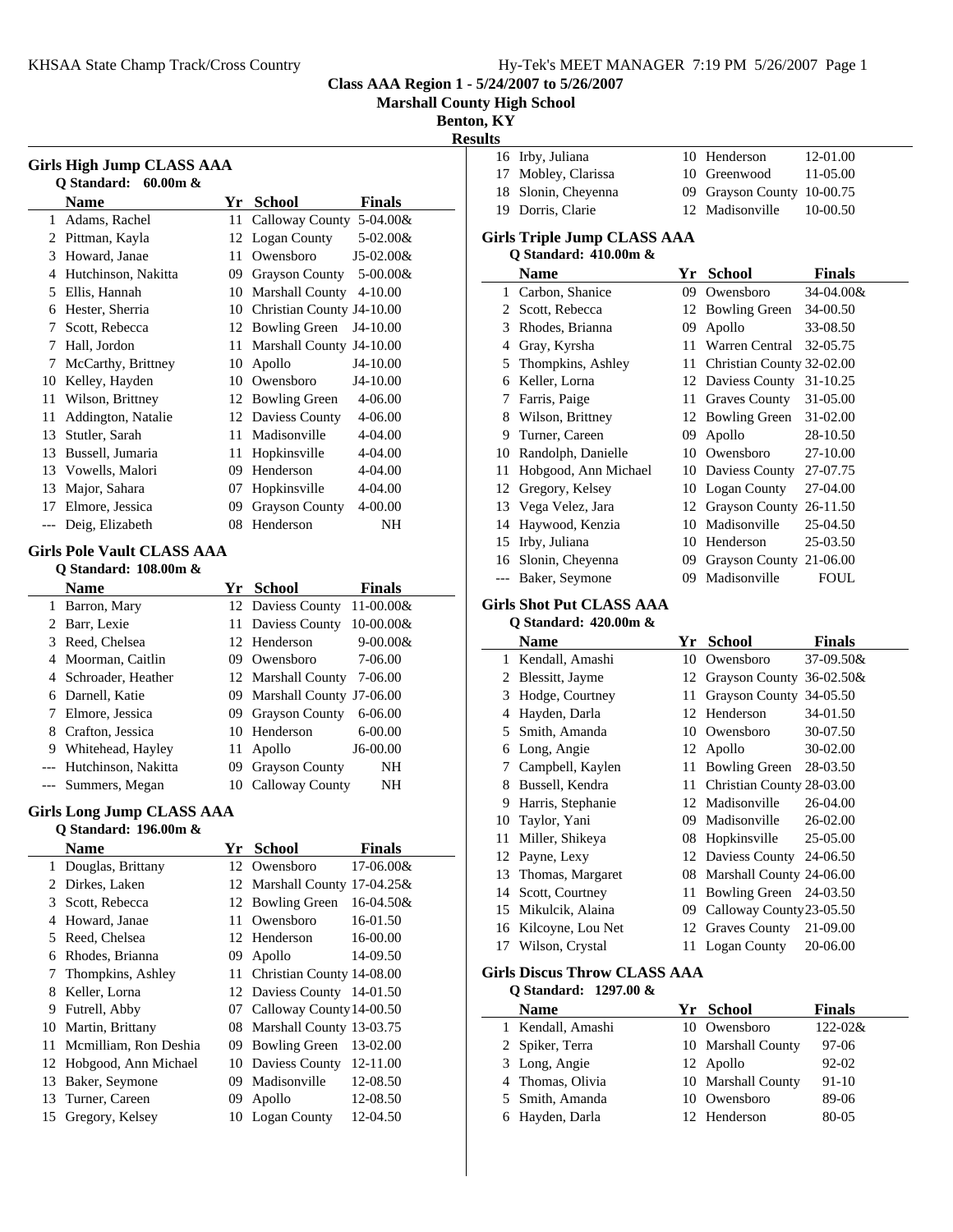**Class AAA Region 1 - 5/24/2007 to 5/26/2007**

**Marshall County High School**

 $\overline{a}$ 

**Benton, KY Results**

| (Girls Discus Throw CLASS AAA) |                     |     |                       |               |  |
|--------------------------------|---------------------|-----|-----------------------|---------------|--|
|                                | <b>Name</b>         | Yr  | School                | <b>Finals</b> |  |
| 7                              | Hall, Brittany      |     | 11 Daviess County     | $80-04$       |  |
| 8                              | Harris, Stephanie   |     | 12 Madisonville       | $75-10$       |  |
| 9                              | Blessitt, Jayme     |     | 12 Grayson County     | $75-02$       |  |
| 10                             | Hodge, Courtney     | 11. | <b>Grayson County</b> | 73-04         |  |
| 11                             | Bussell, Kendra     |     | 11 Christian County   | 72-02         |  |
|                                | 12 Mikulcik, Alaina | 09  | Calloway County       | 71-01         |  |
| 13                             | Scott, Courtney     | 11  | <b>Bowling Green</b>  | 68-11         |  |
|                                | 14 Brown, Danielle  | 11. | Logan County          | 67-05         |  |
|                                | 15 Lawrence, Ericka | 11  | <b>Bowling Green</b>  | 64-04         |  |
|                                | 16 Bussell, Jumaria | 11  | Hopkinsville          | 58-06         |  |
| 17                             | Kilcoyne, Lou Net   |     | 12 Graves County      | 49-04         |  |
| 18                             | Wilson, Crystal     |     | <b>Logan County</b>   | 39-11         |  |
|                                |                     |     |                       |               |  |

### **Boys High Jump CLASS AAA Q Standard: 72.00m &**

|       | V Diamuaru.<br>$12.00$ ill $\alpha$ |     |                          |               |
|-------|-------------------------------------|-----|--------------------------|---------------|
|       | Name                                | Yr  | <b>School</b>            | <b>Finals</b> |
| 1     | Trotter, C J                        |     | 12 Christian County      | $6 - 08.00 &$ |
| 2     | Walker, Brandon                     | 11  | Marshall County          | $6 - 06.00 &$ |
| 3     | Smith, Josh                         |     | 12 Grayson County        | $6 - 04.00 &$ |
| 4     | Hood, Jonathon                      | 10  | Madisonville             | $6 - 00.00 &$ |
| 4     | McElveen, TJ                        | 12  | Henderson                | $6 - 00.00 &$ |
| 6     | Barksdale, Tyler                    |     | 12 Bowling Green         | $5 - 10.00$   |
| 7     | Greco, Nick                         | 11- | Daviess County           | 5-08.00       |
| 7     | Johnson, Christopher                |     | 12 Bowling Green         | 5-08.00       |
| 9     | Soaper, Dereke                      | 12  | Henderson                | J5-08.00      |
| 10    | Gream, Jamey                        | 10  | Calloway County J5-08.00 |               |
| 11    | Bumpus, Jordan                      | 10  | Calloway County J5-08.00 |               |
| 12    | Christian, Myron                    | 11  | Owensboro                | 5-06.00       |
| 12    | Smith, Scotty                       | 11  | Daviess County           | 5-06.00       |
| 12    | Hobbs, Chris                        | 09  | Owensboro                | 5-06.00       |
| 15    | Clemons, Blake                      | 12  | <b>Grayson County</b>    | 5-04.00       |
| $---$ | Murden, DeQuan                      | 10  | <b>Christian County</b>  | NΗ            |
| ---   | Tipton, Tyler                       |     | 12 Greenwood             | NH            |

## **Boys Pole Vault CLASS AAA**

|    | Q Standard: $150.00m \&$ |     |                             |                |
|----|--------------------------|-----|-----------------------------|----------------|
|    | <b>Name</b>              | Yr. | School                      | <b>Finals</b>  |
|    | Smith, Josh              |     | 12 Grayson County 14-00.00& |                |
|    | 2 Hobson, Adam           |     | 11 Henderson                | $12 - 06.00 &$ |
|    | 3 Therber, Tim           |     | 11 Owensboro                | 11-06.00       |
|    | Johnston, Andrew         |     | 10 Marshall CountyJ11-06.00 |                |
| 5. | Ellis, Brice             |     | 11 Owensboro                | J11-06.00      |
| 6  | Pitt, Evan               |     | 10 Henderson                | 11-00.00       |
|    | Barron, Brian            |     | 10 Daviess County J11-00.00 |                |
| 8  | Byrd, Chad               |     | 12 Grayson County 10-00.00  |                |
| 9  | Morgan, Travis           |     | 11 Daviess County           | $9 - 06.00$    |
| 10 | West, Jacob              | 09  | Apollo                      | $9 - 00.00$    |
|    | --- Stinson, Miles       | 09. | Greenwood                   | NH             |

# **Boys Long Jump CLASS AAA**

| O Standard: $252.00m \&$ |                               |                |
|--------------------------|-------------------------------|----------------|
| <b>Name</b>              | Yr School                     | <b>Finals</b>  |
| 1 Hayden, Josh           | 10 Owensboro                  | $22 - 00.00 &$ |
| 2 Harris, Isaiah         | 12 Bowling Green $21-09.50\&$ |                |

|   | 3 McElveen, TJ        |    | 12 Henderson                 | $21 - 00.75$ & |
|---|-----------------------|----|------------------------------|----------------|
|   | 4 Douglas, Aquado     | 09 | Owensboro                    | 20-11.00       |
|   | 5 Soaper, Dereke      |    | 12 Henderson                 | 20-09.75       |
|   | 6 Millay, Dylan       |    | 10 Daviess County            | 20-05.75       |
|   | 7 Davis, Kwinn        |    | 12 Madisonville              | 20-02.00       |
|   | 8 McCormick, Henry    |    | 12 Logan County              | 19-08.75       |
| 9 | Smith, Scotty         |    | 11 Daviess County            | 18-11.75       |
|   | 10 Gregory, Leslie    |    | 10 Madisonville              | 18-11.50       |
|   | 11 Smith, Josh        |    | 12 Grayson County            | 18-01.25       |
|   | 12 Wilson, Sam        | 09 | Greenwood                    | 18-00.25       |
|   | 13 Washington, Julian |    | 07 Christian County 16-06.75 |                |
|   | 14 Fortner, Garrett   | 09 | Apollo                       | 14-02.00       |

## **Boys Triple Jump CLASS AAA Q Standard: 518.00m &**

|    | Name               | Yr. | <b>School</b>              | Finals    |
|----|--------------------|-----|----------------------------|-----------|
| 1  | Coleman, Eric      |     | 12 Hopkinsville            | 42-09.25  |
| 2  | Hayden, Josh       | 10  | Owensboro                  | 42-03.00  |
| 3  | Soaper, Dereke     |     | 12 Henderson               | 41-04.25  |
| 4  | Washington, Thomas | 09. | Logan County               | 41-04.00  |
| 5  | Greco, Nick        | 11  | Daviess County             | 39-10.00  |
| 6  | Christian, Myron   | 11  | Owensboro                  | 39-06.00  |
| 7  | Davis, Kwinn       | 12  | Madisonville               | J39-06.00 |
| 8  | Gregory, Leslie    | 10  | Madisonville               | 39-04.00  |
| 9  | Murphy, Cole       |     | 12 Bowling Green           | 39-03.00  |
| 10 | Jackson, Malcolm   | 11  | Henderson                  | 39-01.50  |
| 11 | Sanderson, Andrew  |     | 12 Graves County           | 38-09.00  |
| 12 | Lanham, Cole       | 10  | Daviess County             | 36-09.75  |
| 13 | Winquist, Nick     | 10  | Greenwood                  | 34-09.00  |
|    | 14 Vincent, Talon  | 11  | <b>Grayson County</b>      | 33-06.50  |
|    | 15 Weldon, Robert  | 11  | Greenwood                  | 31-02.00  |
|    | 16 Buckles, Grant  |     | 12 Grayson County 30-07.00 |           |
|    | Stembridge, Eric   | 12  | <b>Graves County</b>       | FOUL      |

### **Boys Shot Put CLASS AAA Q Standard: 580.00m &**

|                | Name                  | Yr  | <b>School</b>                | <b>Finals</b> |
|----------------|-----------------------|-----|------------------------------|---------------|
| 1              | Wright, Brad          | 11  | Apollo                       | 48-03.50      |
| $\mathfrak{D}$ | Frazier, Cameron      | 10  | Daviess County               | 47-03.75      |
| 3              | Dumas, Jermaine       | 11  | Owensboro                    | 46-01.50      |
| 4              | Johnson, Jamison      | 11  | Owensboro                    | 43-01.00      |
| 5              | Revlett, Jared        | 11  | Daviess County               | 41-01.50      |
| 6              | Wallace, Ryan         | 11  | <b>Bowling Green</b>         | 40-09.00      |
| 7              | Collins, Ben          |     | 12 Christian County 40-08.50 |               |
| 8              | Bivins, Harris        | 09  | Apollo                       | 40-08.00      |
| 9              | Taylor, Luke          | 10  | Greenwood                    | 40-07.00      |
| 10             | Brown, Neil           |     | 12 Grayson County 39-11.00   |               |
| 11             | Hanvy, Nick           | 10  | Madisonville                 | 39-01.50      |
|                | 12 Butterworth, Casey |     | 11 Calloway County 39-00.50  |               |
| 13             | Fehrenbacher, Wes     | 10  | Henderson                    | 38-04.00      |
| 13             | Shepherd, James       |     | 12 Christian County 38-04.00 |               |
| 15             | Sandford, Brandon     | 11  | Graves County                | 37-09.00      |
| 16             | O'Neal, KJ            | 12. | Henderson                    | 37-06.50      |
| 17             | Gilland, Joe          |     | 12 Marshall County 37-06.00  |               |
| 18             | Carpenter, Timothy    | 09. | Logan County                 | 37-01.00      |